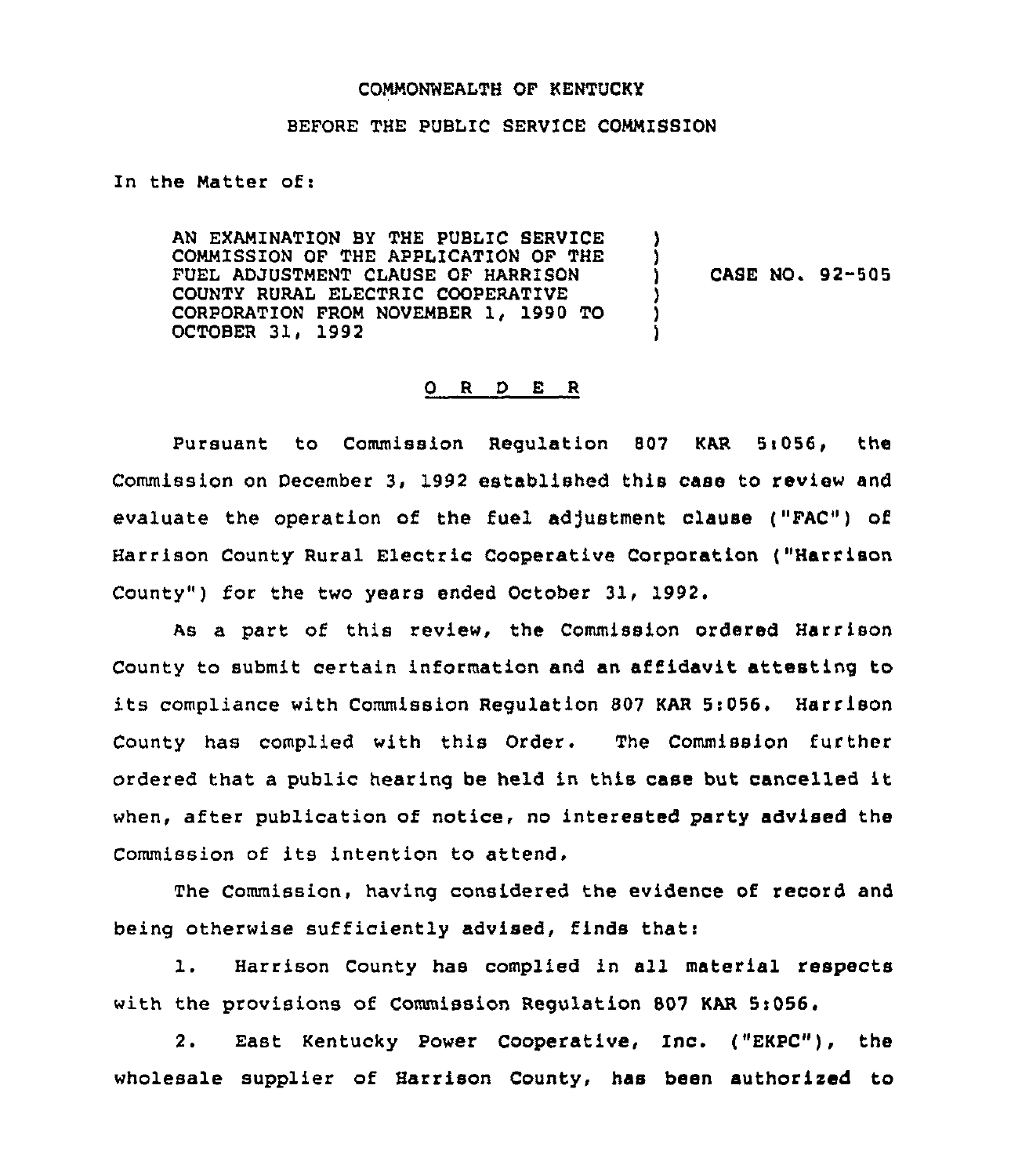transfer (roll-in) a 0.31 mills per Kwh decrease in its base fuel cost to its base rates.'.

Harrison County should be authorized to transfer (roll- $3.$ in) a 0.33 mills per Kwh decrease in its base fuel costs to its base rates to reflect, as adjusted for line loss, the transfer of a 0.31 mills per Kwh decrease in EKPC'e base rates and this can best be accomplished by a negative energy adder to each Kwh sold.

4. The rates and charges in Appendix A, attached hereto and incorporated herein, are fair, just, and reasonable, and reflect the transfer of fuel costs from the FAC to the base rate.

IT IS THEREFORE ORDERED thatt

1. The charges and credits applied by Harrison County through the PAC for the period from November 1, 1990 to October 31, 1992 be and they hereby are approved.

2. Harrison County be and it hereby is authorized to transfer to base rates those fuel costs (as adjusted for line-loss) rolled-in by EKPC from its FAC to its base rates,

3. The rates in Appendix <sup>A</sup> are approved for service rendered by Harrison County on and after May 1, 1993.

4. Within 30 days of the date of this Order, Harrison County shall file with the Commission revised tariff sheets setting out the rates approved herein.

 $\mathbf{1}$ Case No. 92-491, An Examination by the Public Service Commission of the Application of the Fuel Adjustment Clause of East Kentucky Power Cooperative, Inc. From November 1, 1990 to October 31, 1992.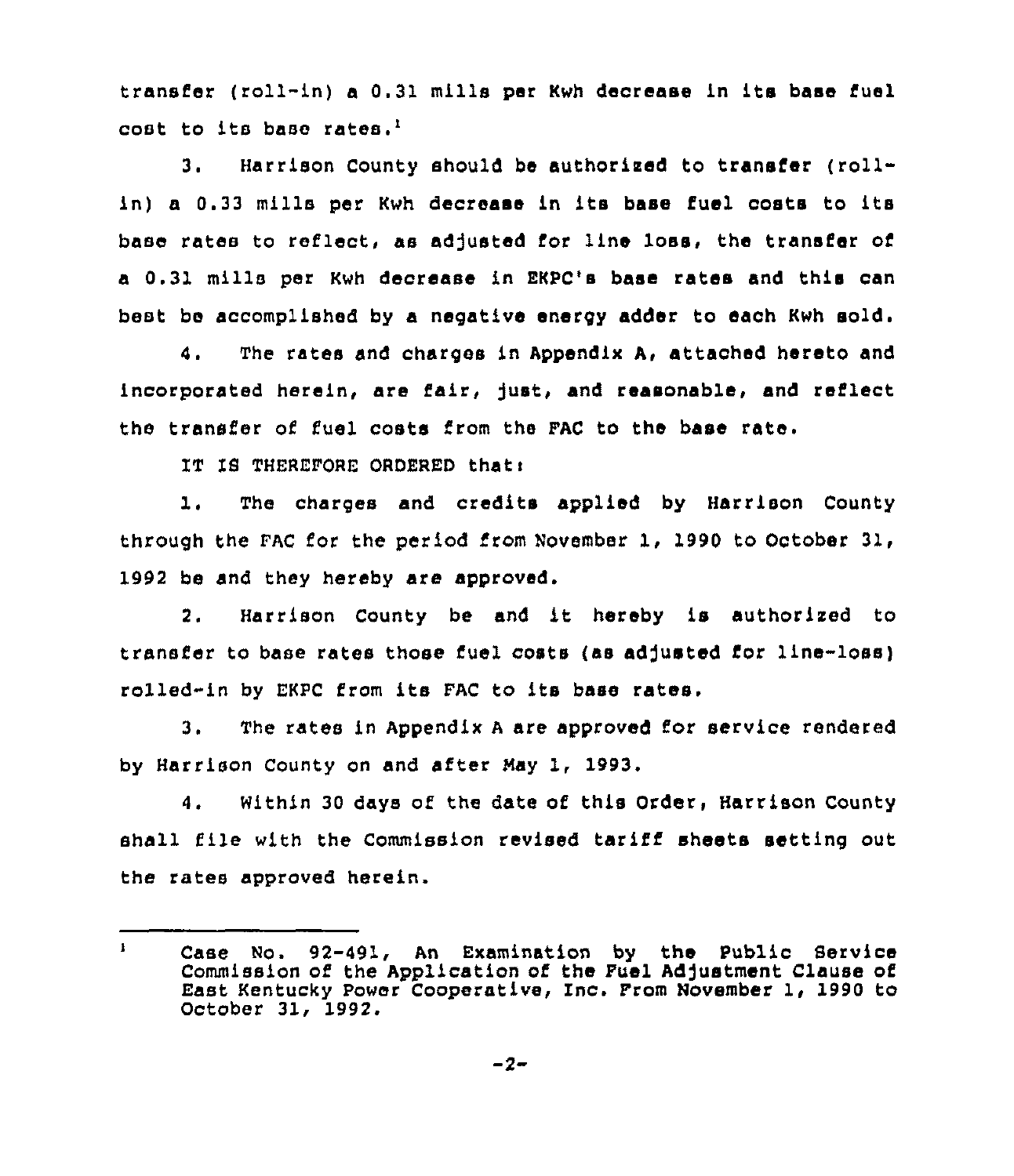Done at Frankfort, Kentucky, this 5th day of April, 1993.

PUBLiC SERVICE COHNISSION

**Sha** 

Domai

Vice Chairman

Commenced ML

ATTEST:

 $\cdot$ 

 $M$ illa

Executive Director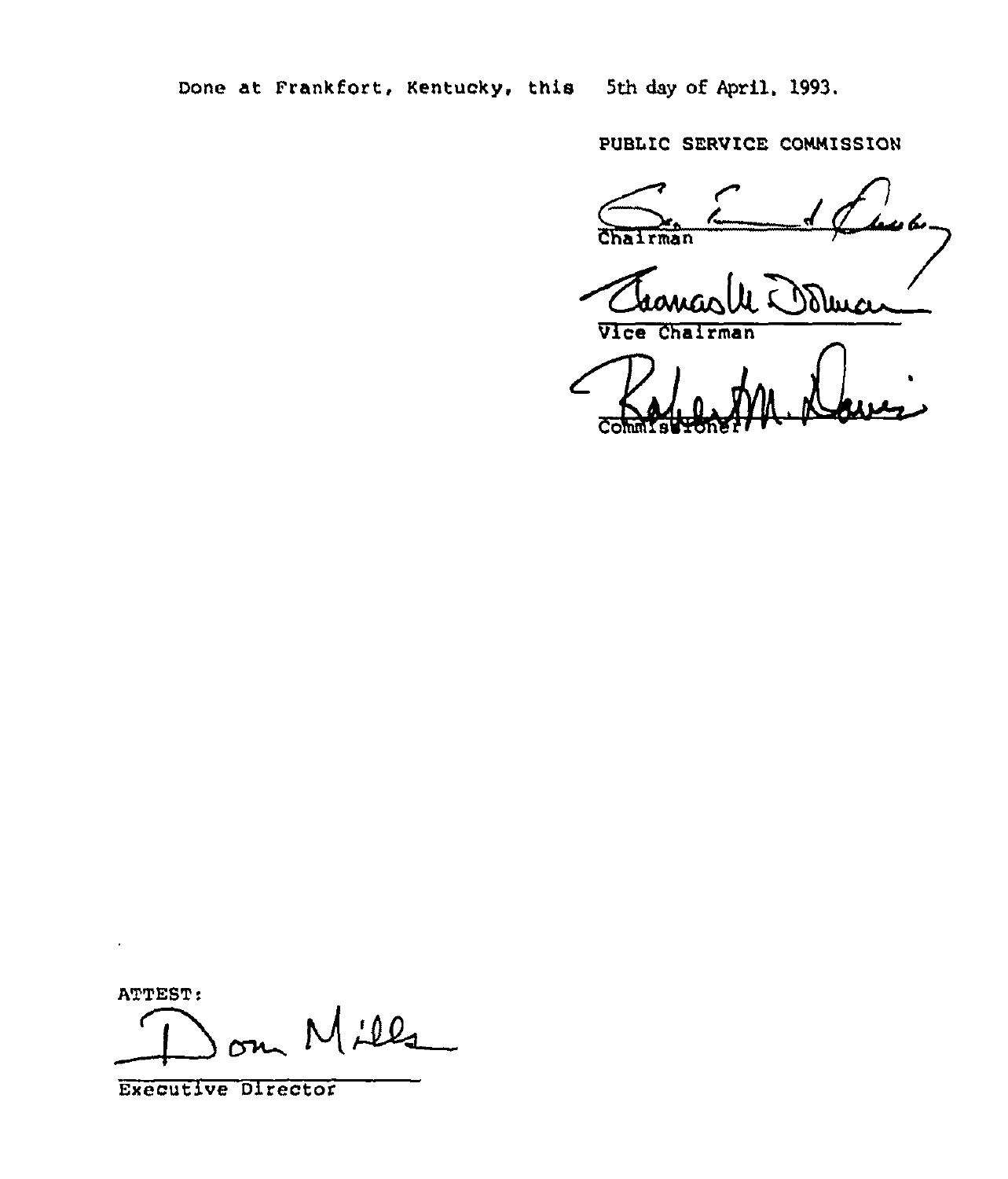#### APPENDIX A

APPENDIX TO AN ORDER OF THE kENTUCKY PUBLIC SERVICE COMMISSION ZN CASE NO. 92-505 DATED April 5, 1993

The following rates and charges are prescribed for the customers in the area served by Harrison County Rural Electric Cooperative Corporation. All other rates and charges not specifically mentioned herein shall remain the same as those in effect under authority of this Commission prior to the effective date of this Order.

#### SCHEDULE A - RATE 1 FARM AND HOME SERVICE

# Rates:

All KWH Used

8.06440 Per KWH

## RATE  $1 - ETS$ FARM AND HOME SERVICE OFF-PEAK RETAIL MARKETING RATE

#### Ratesi

All KWH Used

8.03864 Per KWH

RATE 2 COMMERCIAL AND SMALL POWER SERVICE (0 50 KW DEMAND)

## Ratesi

All KWH Used **8.05162 Per KWH** 

RATE 8 LARGE POWER SERVICE (50 TO 500 KW DEMAND)

# Rates:

All KWH Used S.04101 Per KWH